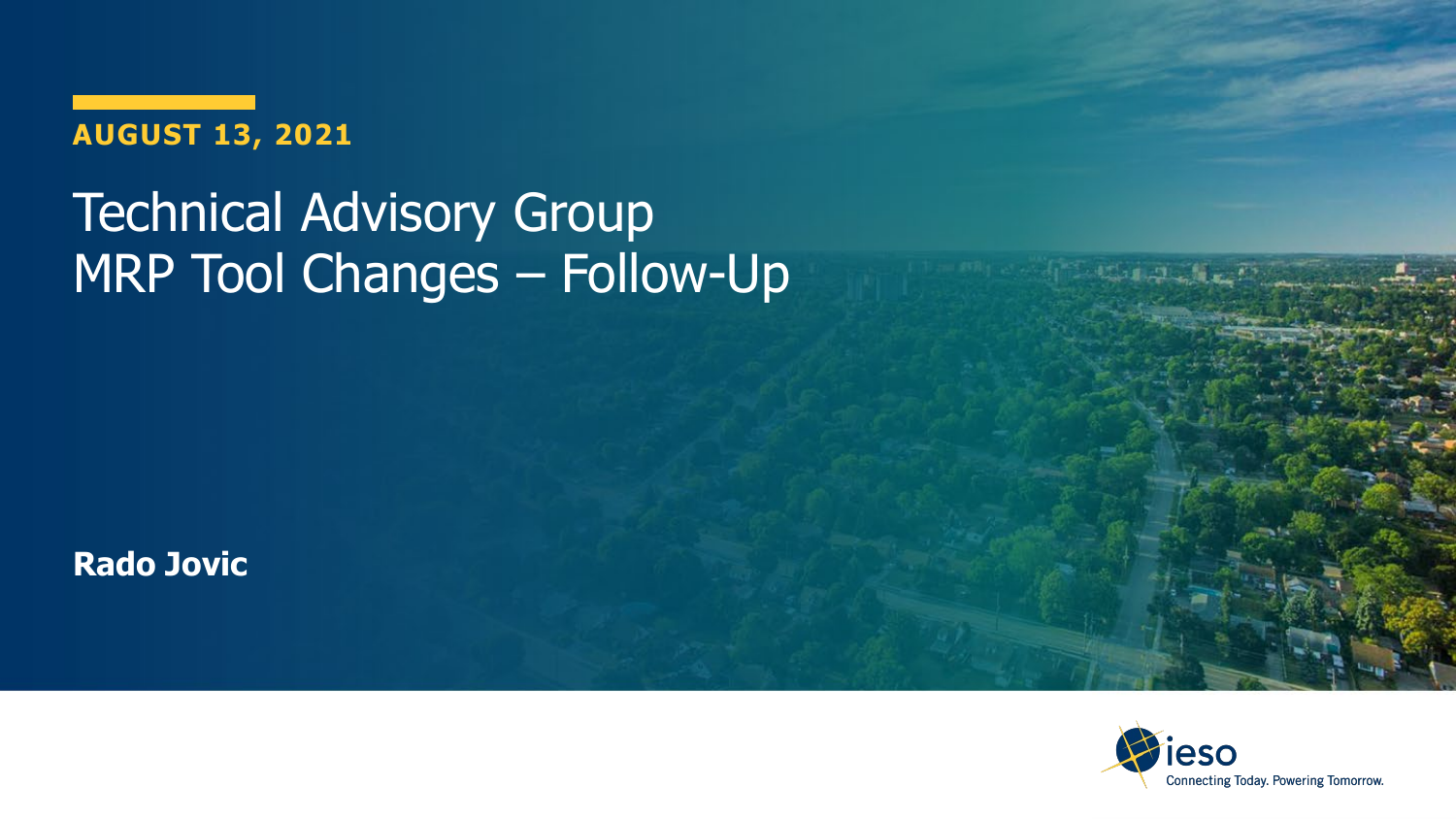

- At the June 18 meeting the IESO shared details on tools that are being changed under the Market Renewal Program (MRP), timing for exploratory and structured testing, and availability of test environments
	- See [presentation materials](https://www.ieso.ca/-/media/Files/IESO/Document-Library/engage/imrm/imrm-20210618-tag-tool-changes.ashx)
- The group had a productive discussion on the materials but ran out of time for the specific discussion questions at the end, and expressed interest in covering the questions at the next meeting
	- See [discussion summary](https://www.ieso.ca/-/media/Files/IESO/Document-Library/engage/imrm/imrm-20210618-tag-discussion-summary.ashx)

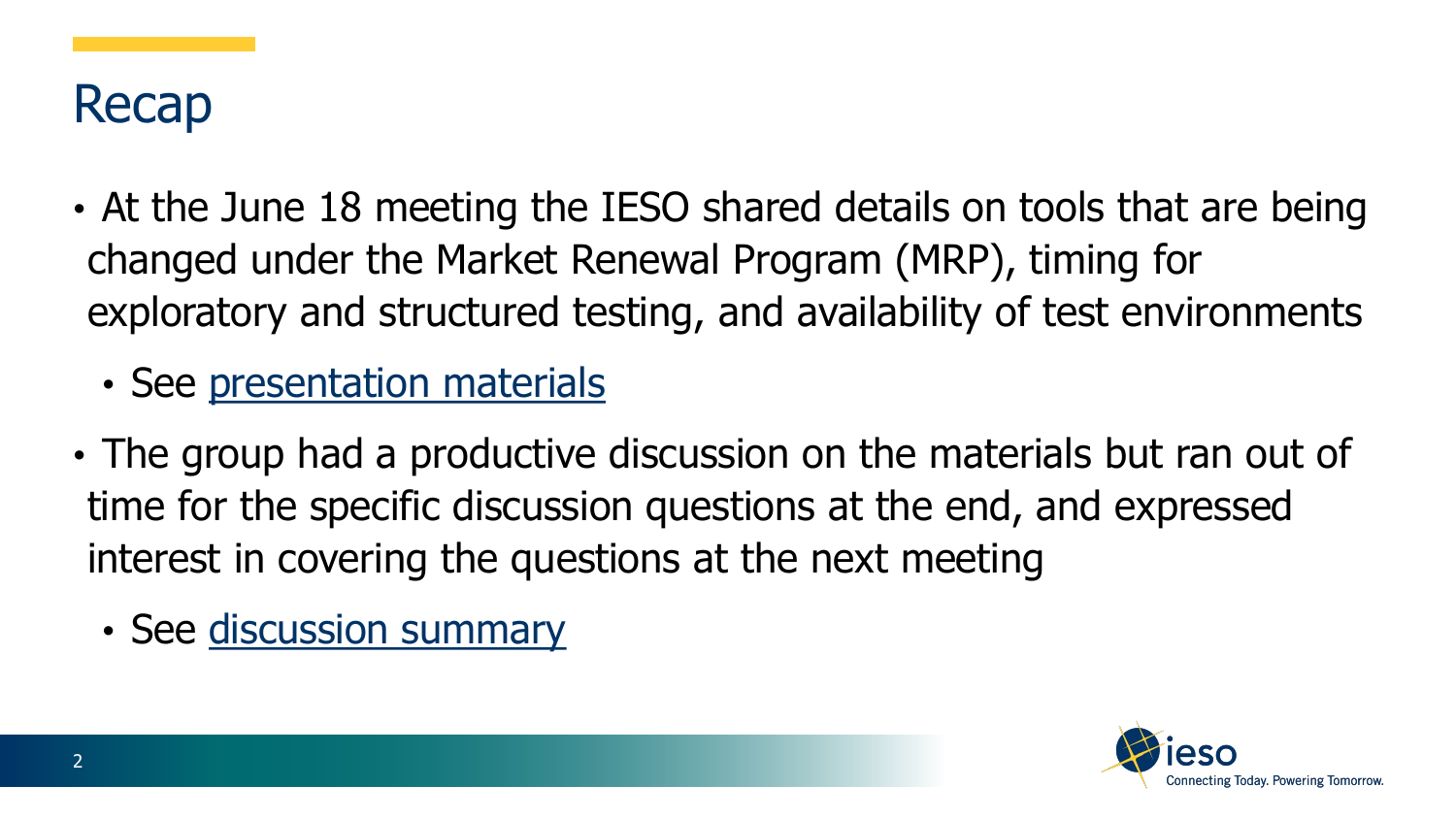# Agenda

- Cover discussion questions from June 18 presentation
- Follow-up on action items

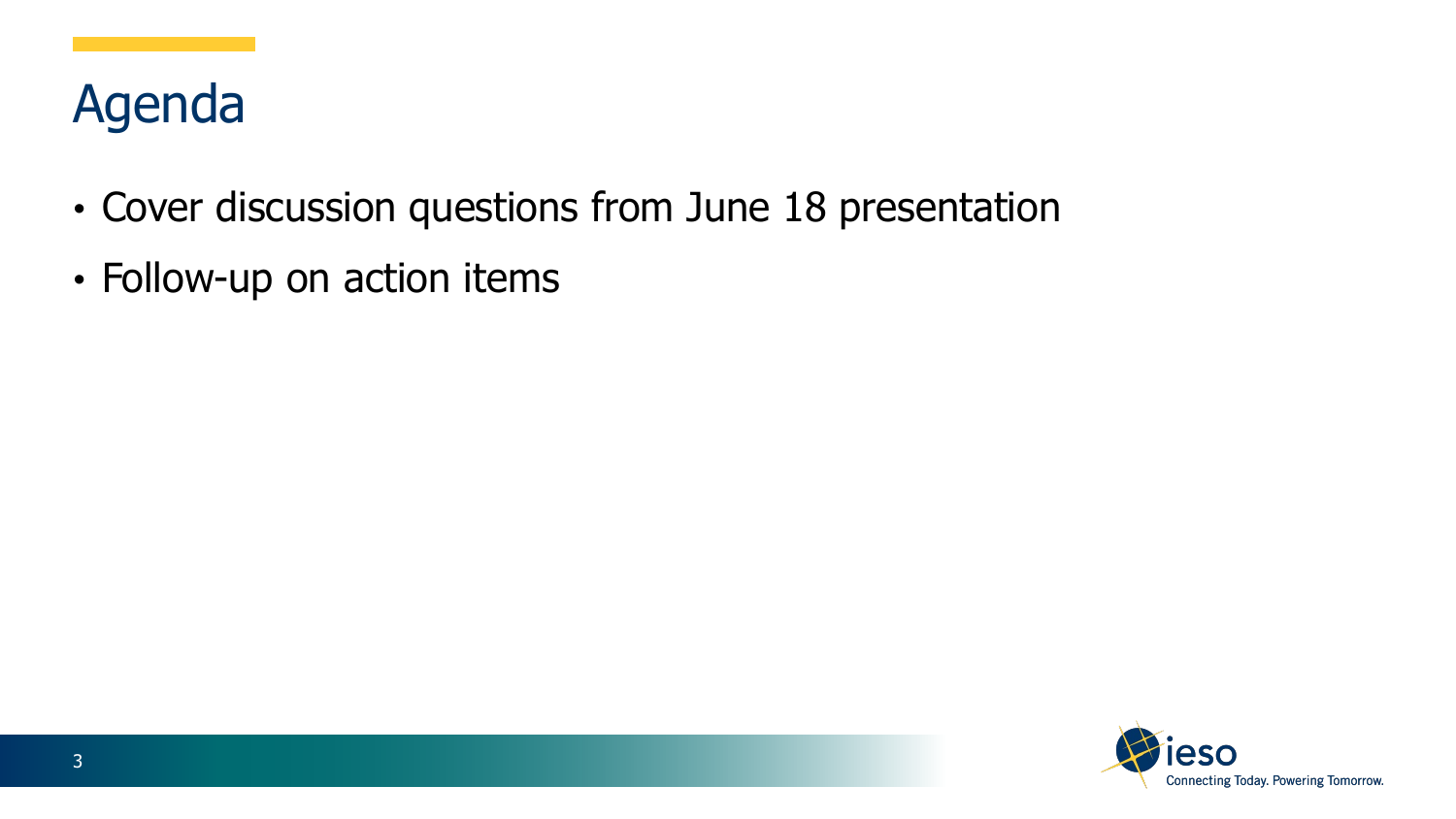#### **Discussion**

- How do participants plan for resourcing this phase of testing?
- Are there service providers to bring into the engagement? Are there risks around vendor availability?
- Testing: could it be in parallel or in sequence?
- Any key lessons from previous tool testing for the IESO to keep in mind?

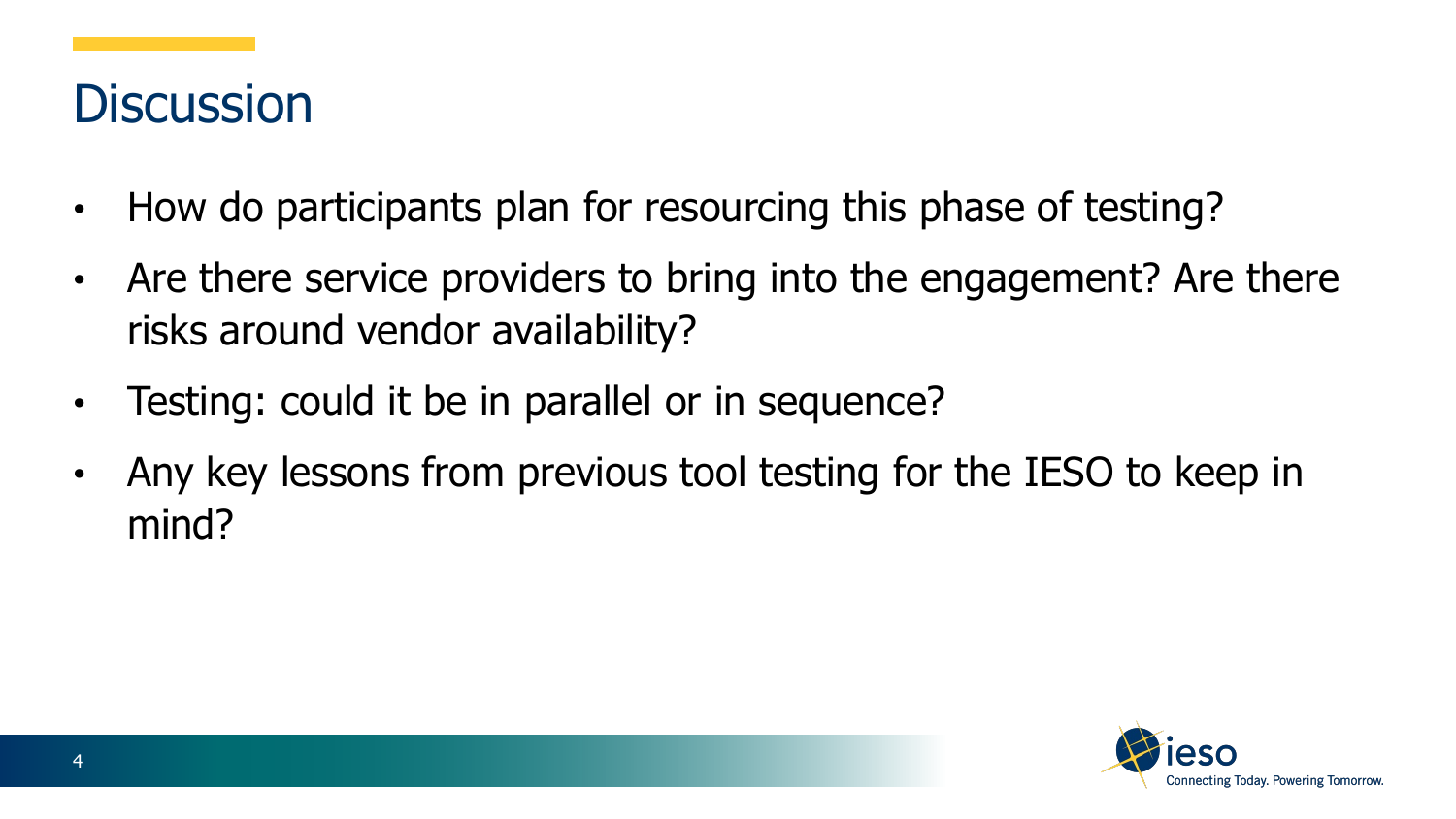### Action Items for Follow-Up

- 1. Clarify how new Market Power Mitigation (MPM) processes will interact with the Online IESO MPM application
- 2. Provide status update on the tools relating to the Availability Declaration Envelope (ADE) process
- 3. Continue the discussion on reporting

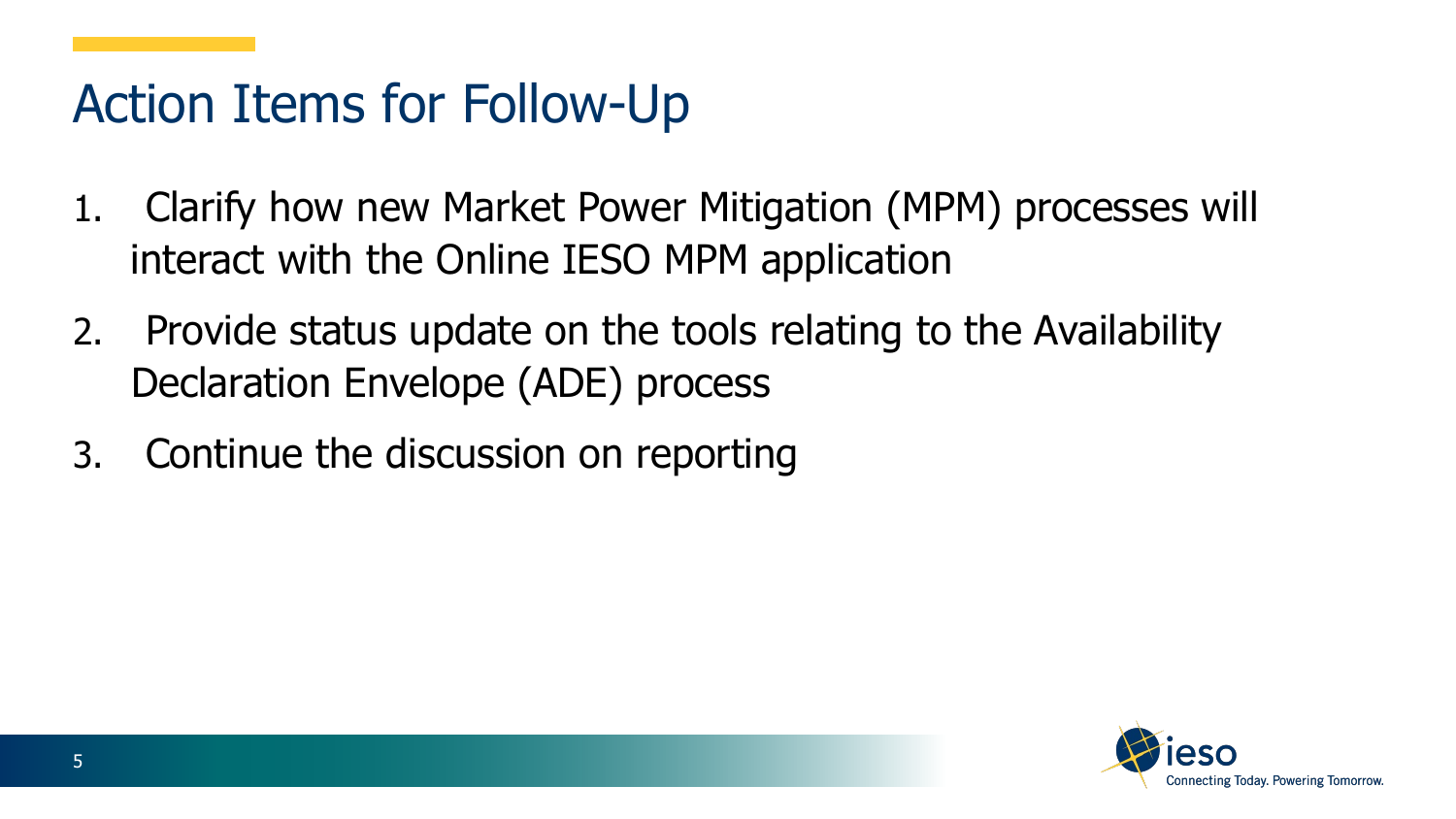### 1. MPM Processes

- Details on future MPM processes are documented in the MPM batch of market rules and market manuals (published Aug 12)
	- See Market Manual 14.2, Section 5 and Market Rules Chapter 7, Section 22.5 for temporary reference level change requests
- Opportunity for stakeholders to submit questions and feedback on the batch from Aug 13 – Oct 15
	- Email [engagement@ieso.ca](mailto:engagement@ieso.ca) to register for the Aug 26 engagement meeting, where the IESO will walk through the documents and answer questions

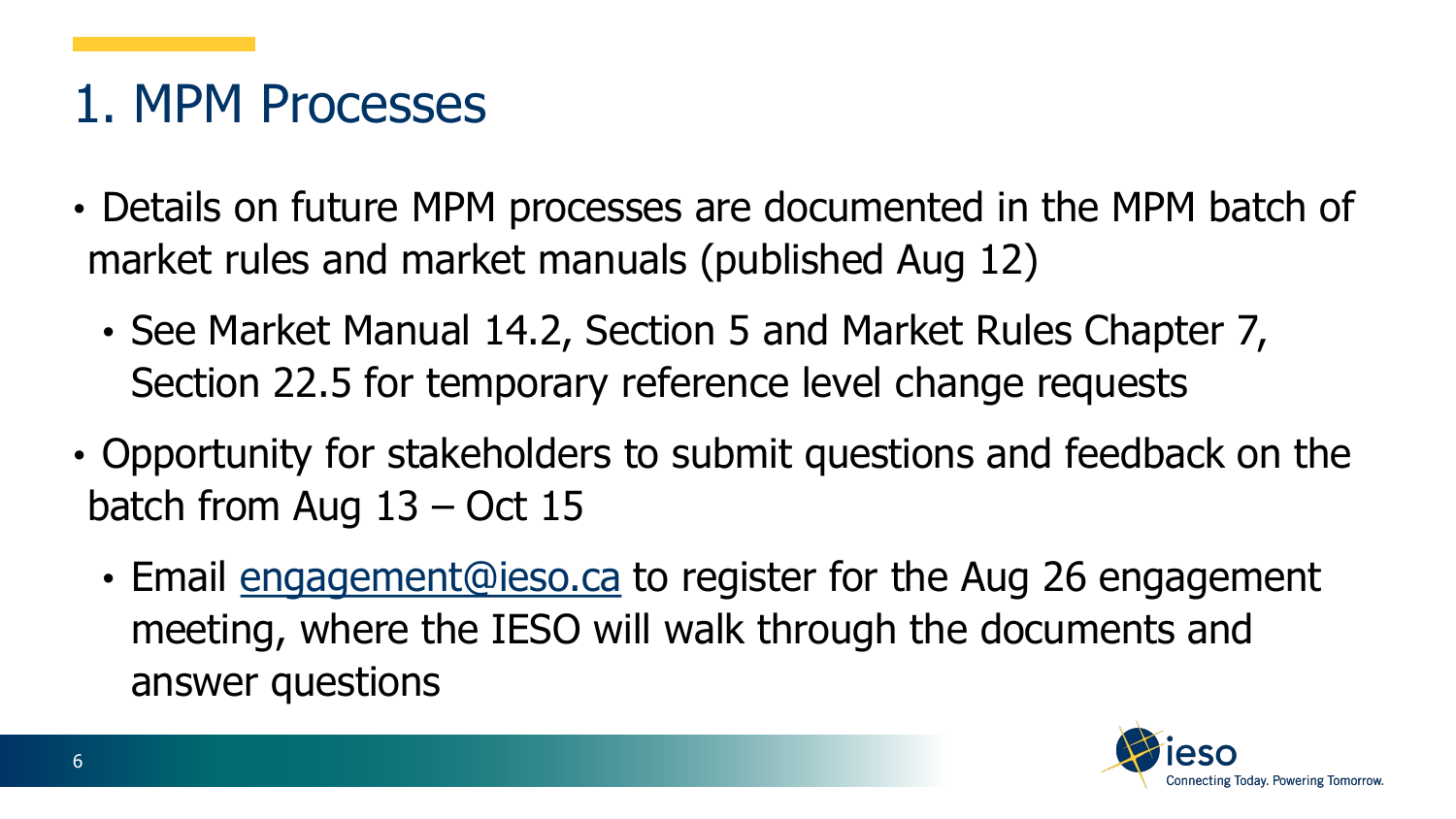# 2. ADE Process

- The IESO committed to exploring potential opportunities to further streamline the ADE evaluation and approval process during the Implementation phase
- Work is still underway to determine what opportunities may exist to improve the efficiency of the process
- Expect to see more information in the Market and System Operation batch of market rules and market manuals